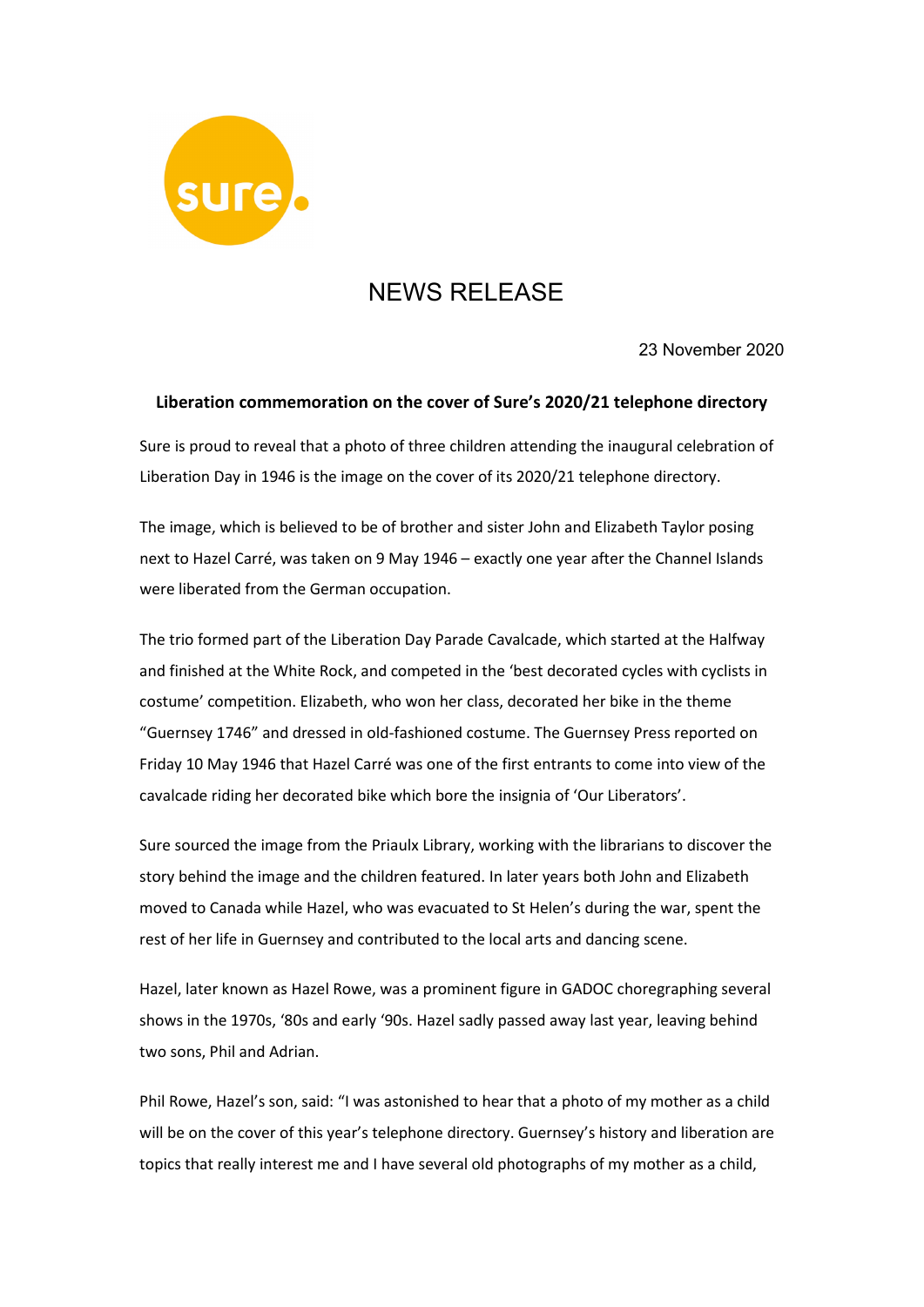however this is the first time that I have ever seen this image. My mother was a dancer and heavily involved in the dancing community so I'm not surprised to see her dressed up in costume for the first ever Liberation Day celebration in 1946."

Mike Fawkner-Corbett, Head of Consumer at Sure, said: "We're so pleased that we were able to confirm the islanders who are featured on the cover of the Sure 2020/21 Directory. A key priority for us when selecting the cover image was to pay tribute to 2020's 75<sup>th</sup> anniversary of Liberation Day. Despite spending this year's celebration in lockdown, we recognise that the island is in the fortunate position to experience more freedom than other jurisdictions across the globe and we felt that selecting an image associated with the first Liberation Day celebration presented an accurate reflection of Guernsey's spirit.

"We'd also like to thank the Priaulx library for their help and support in providing information on this image."

The Sure 2020/21 telephone directory will be available to islanders from Monday 30 November.

# ENDS

#### Issued by Orchard PR, 01481 251251, sure@orchardpr.com

Notes to editors:

The free telephone directory is available for collection from the following locations:

- Sure on the High Street
- Guernsey Post Smith Street and Envoy House
- Alliance
- Iceland Cobo and St Martin
- Forest Stores
- Waitrose Admiral Park & Rohais
- Co-Op St Martin, St Sampson & The Market
- Guernsey Gas
- Le Friquet Garden Centre
- Aladdin's Cave
- Stan Brouard
- Morrisons St Peters & L'Islet